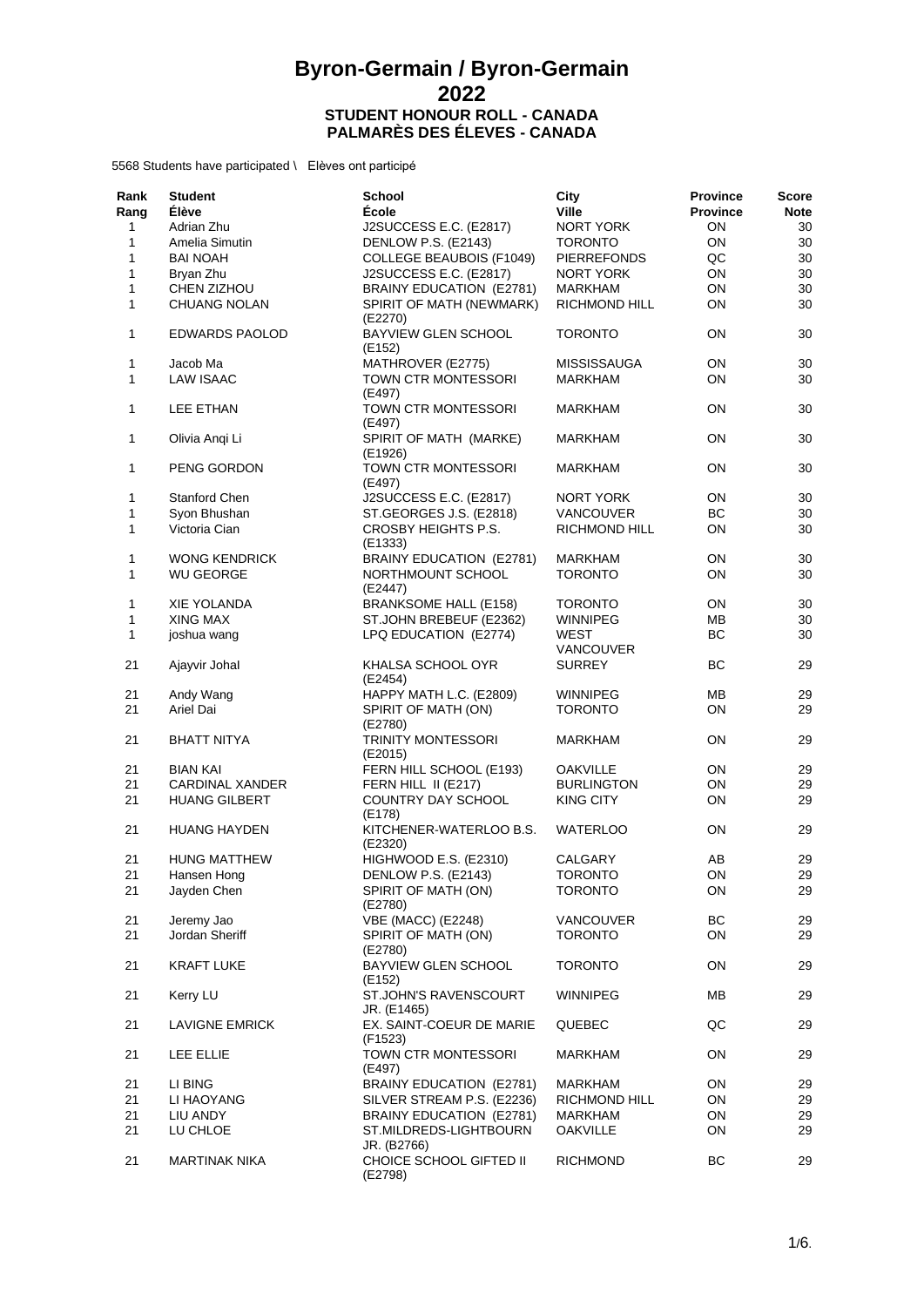| Rank<br>Rang<br>21 | <b>Student</b><br><b>Élève</b><br>Maggie Wu | <b>School</b><br><b>École</b><br>CROSBY HEIGHTS P.S. | City<br><b>Ville</b><br><b>RICHMOND HILL</b> | <b>Province</b><br><b>Province</b><br>OΝ | <b>Score</b><br><b>Note</b><br>29 |
|--------------------|---------------------------------------------|------------------------------------------------------|----------------------------------------------|------------------------------------------|-----------------------------------|
| 21                 | Mira Anand                                  | (E1333)<br>SPIRIT OF MATH (MARKE)                    | MARKHAM                                      | ON                                       | 29                                |
| 21                 | NI ALAN                                     | (E1926)<br>NOBEL ACADEMY (E2789)                     | WEST                                         | ВC                                       | 29                                |
| 21                 | QI SHUNTIAN                                 | ECOLE VAN WALLEGHEM                                  | <b>VANCOUVER</b><br><b>WINNIPEG</b>          | MВ                                       | 29                                |
|                    |                                             | (E2515)                                              |                                              | ВC                                       |                                   |
| 21<br>21           | RAJESH HARSHITHA<br>Reina Ren               | DIAMOND SCHOOL (E2792)<br>CANADA CVC SERVICES        | <b>SURREY</b><br><b>SURREY</b>               | ВC                                       | 29<br>29                          |
| 21                 | <b>SCHIED CLARA</b>                         | (E2778)<br>KITCHENER-WATERLOO B.S.<br>(E2320)        | <b>WATERLOO</b>                              | ON                                       | 29                                |
| 21                 | SOROUSH SYNA                                | TOWN CTR MONTESSORI<br>(E497)                        | <b>MARKHAM</b>                               | OΝ                                       | 29                                |
| 21                 | Sihan Wang                                  | HAPPY MATH L.C. (E2809)                              | <b>WINNIPEG</b>                              | ΜВ                                       | 29                                |
| 21                 | Sumedh Thallada                             | FOREST MANOR P.S. (E196)                             | <b>TORONTO</b>                               | ON                                       | 29                                |
| 21                 | Vyan Singh                                  | SPIRIT OF MATH (CENTRAL                              | <b>TORONTO</b>                               | ON                                       | 29                                |
|                    |                                             | TOR) (E2812)                                         |                                              |                                          |                                   |
| 21                 | <b>WANG VIANNA</b>                          | <b>BRANKSOME HALL (E158)</b>                         | <b>TORONTO</b>                               | ON                                       | 29                                |
| 21                 | <b>WIJOYO ELLIOT</b>                        | PACIFIC CHRISTIAN E.S.<br>(E933)                     | <b>VICTORIA</b>                              | BC                                       | 29                                |
| 21                 | <b>WONG MAXIMILIAN</b>                      | KITCHENER-WATERLOO B.S.<br>(E2320)                   | <b>WATERLOO</b>                              | OΝ                                       | 29                                |
| 21                 | WOO JACOB                                   | <b>MARION CARSON SCHOOL</b><br>(E2769)               | <b>CALGARY</b>                               | AВ                                       | 29                                |
| 21                 | <b>Watson Yuen</b>                          | SPIRIT OF MATH (ON)<br>(E2780)                       | <b>TORONTO</b>                               | OΝ                                       | 29                                |
| 21                 | XIE ANDY                                    | KITCHENER-WATERLOO B.S.<br>(E2320)                   | <b>WATERLOO</b>                              | ON                                       | 29                                |
| 21                 | YANES PAULO                                 | ABC MONTESSORI (E1918)                               | <b>MISSISSAUGA</b>                           | ON                                       | 29                                |
| 21                 | YANG SKYLER                                 | TORONTO MONTESSORI<br>(E436)                         | <b>RICHMOND HILL</b>                         | OΝ                                       | 29                                |
| 21                 | YI LILIANA                                  | FERN HILL SCHOOL (E193)                              | <b>OAKVILLE</b>                              | ON                                       | 29                                |
| 21                 | <b>YIP VALARIE</b>                          | <b>TORONTO MONTESSORI</b>                            | RICHMOND HILL                                | ON                                       | 29                                |
|                    |                                             | (E436)                                               |                                              |                                          |                                   |
| 21                 | <b>ZENG AARON</b>                           | ROBOKIDS (B2827)                                     | <b>RICHMOND</b>                              | BС                                       | 29                                |
| 21                 | <b>ZHON G ETHAN</b>                         | <b>TRINITY MONTESSORI</b><br>(E2015)                 | <b>MARKHAM</b>                               | ON                                       | 29                                |
| 21                 | ZHOU BILL                                   | NOBEL ACADEMY (E2789)                                | WEST<br><b>VANCOUVER</b>                     | BС                                       | 29                                |
| 21                 | ZOU BRANDA N                                | SPIRIT OF MATH (NEWMARK)<br>(E2270)                  | RICHMOND HILL                                | ON                                       | 29                                |
| 21                 | Zihan Xi                                    | HAPPY MATH L.C. (E2809)                              | <b>WINNIPEG</b>                              | MВ                                       | 29                                |
| 21                 | elaine han                                  | LPQ EDUCATION (E2774)                                | WEST                                         | BС                                       | 29                                |
|                    |                                             |                                                      | <b>VANCOUVER</b>                             |                                          |                                   |
| 70                 | ADOMNICA ALEXANDER                          | PAUL DEMERS (F2718)                                  | <b>TORONTO</b>                               | ON                                       | 28                                |
| 70                 | AHMADI ALIYAH                               | OLIVE GROVE SCHOOL<br>(E2003)                        | <b>MISSISSAUGA</b>                           | ON                                       | 28                                |
| 70                 | Aariv Kuckreja                              | <b>CENTRAL MONTESSORI</b><br><b>SCHOOL (E2153)</b>   | <b>TORONTO</b>                               | ON                                       | 28                                |
| 70                 | Aiden Chen                                  | UPPER FOREST HILL EDU<br>(E2820)                     | NORTH YORK                                   | ON                                       | 28                                |
| 70                 | Amanda Gao                                  | CROSBY HEIGHTS P.S.<br>(E1333)                       | RICHMOND HILL                                | ON                                       | 28                                |
| 70                 | Andy Wang                                   | SENECA HILL PUBLIC (E420)                            | <b>TORONTO</b>                               | ON                                       | 28                                |
| 70                 | Bowen Fan                                   | SPIRIT OF MATH (ON)<br>(E2780)                       | <b>TORONTO</b>                               | ON                                       | 28                                |
| 70                 | <b>CHAN LAUREN</b>                          | <b>TRINITY MONTESSORI</b><br>(E2015)                 | MARKHAM                                      | ON                                       | 28                                |
| 70                 | <b>CHAN NATHAN</b>                          | MARION CARSON SCHOOL<br>(E2769)                      | CALGARY                                      | AB                                       | 28                                |
| 70                 | CHEN PO MAN                                 | BRAINY EDUCATION (E2781)                             | <b>MARKHAM</b>                               | ON                                       | 28                                |
| 70                 | Catherine Zhong                             | MATHROVER (E2775)                                    | <b>MISSISSAUGA</b>                           | ON                                       | 28                                |
| 70                 | <b>DAI ARIEL</b>                            | <b>BRAINY EDUCATION (E2781)</b>                      | <b>MARKHAM</b>                               | ON                                       | 28                                |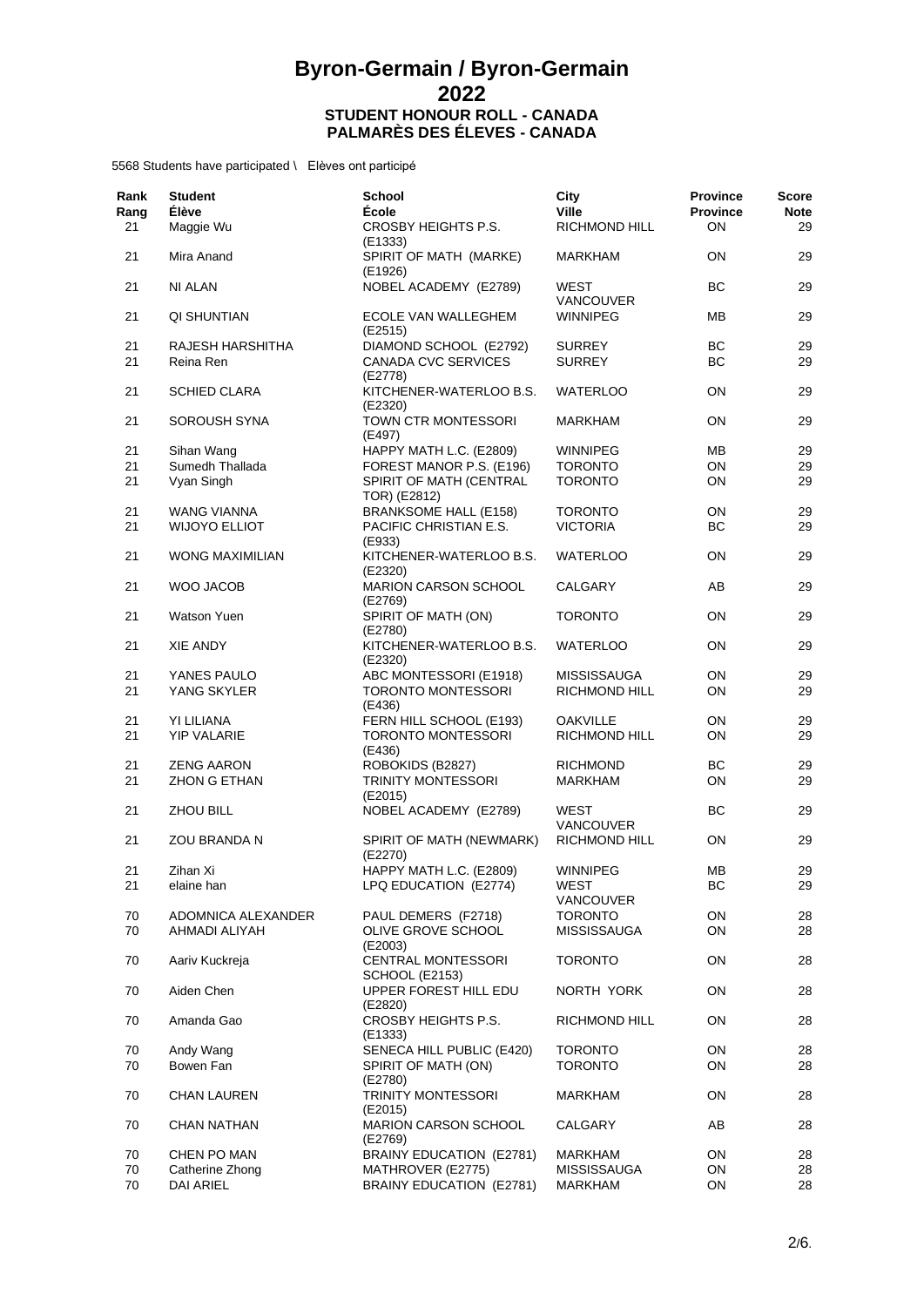| Rank<br>Rang<br>70 | <b>Student</b><br><b>Élève</b><br><b>DAI SHAWN</b> | <b>School</b><br>École<br>COUNTRY DAY SCHOOL | City<br><b>Ville</b><br><b>KING CITY</b> | <b>Province</b><br><b>Province</b><br>ON | <b>Score</b><br><b>Note</b><br>28 |
|--------------------|----------------------------------------------------|----------------------------------------------|------------------------------------------|------------------------------------------|-----------------------------------|
| 70                 | <b>DITOSTO FREY</b>                                | (E178)<br>NORTHMOUNT SCHOOL                  | <b>TORONTO</b>                           | ON                                       | 28                                |
| 70                 | David chen                                         | (E2447)<br>LPQ EDUCATION (E2774)             | WEST                                     | <b>BC</b>                                | 28                                |
|                    |                                                    |                                              | <b>VANCOUVER</b>                         |                                          |                                   |
| 70                 | Dylan Burchmore                                    | DENLOW P.S. (E2143)                          | <b>TORONTO</b>                           | ON                                       | 28                                |
| 70                 | Ethan Kuo                                          | DENLOW P.S. (E2143)                          | <b>TORONTO</b>                           | ON                                       | 28                                |
| 70                 | <b>GREENBERG MADELEINE</b>                         | THE BISHOP STRACHAN<br>SCHOOL. (E157)        | <b>TORONTO</b>                           | ON                                       | 28                                |
| 70                 | <b>GUANG GRACE</b>                                 | <b>COLLEGE FRANCAIS (LONG)</b><br>(F1565)    | LONGUEUIL                                | QC                                       | 28                                |
| 70                 | <b>GUO AARON</b>                                   | <b>BAYVIEW GLEN SCHOOL</b><br>(E152)         | <b>TORONTO</b>                           | ON                                       | 28                                |
| 70                 | <b>HUANG ERIC</b>                                  | COUNTRY DAY SCHOOL<br>(E178)                 | <b>KING CITY</b>                         | ON                                       | 28                                |
| 70                 | <b>HY LIAM</b>                                     | TOWN CTR MONTESSORI<br>(E497)                | <b>MARKHAM</b>                           | ON                                       | 28                                |
| 70                 | Jessmeh Dhillon                                    | SOLVEDIA L.C. (E2793)                        | <b>PORT</b><br>COQUITLAM                 | <b>BC</b>                                | 28                                |
| 70                 | Jonathan Aboodi                                    | SPIRIT OF MATH (CENTRAL<br>TOR) (E2812)      | <b>TORONTO</b>                           | ON                                       | 28                                |
| 70                 | Karunya Konda                                      | SPIRIT OF MATH (BRAM)<br>(E1800)             | <b>MISSISSAUGA</b>                       | ON                                       | 28                                |
| 70                 | LAI ALESSIO                                        | UNIONVILLE MONTESSORI<br>(E1805)             | <b>UNIONVILLE</b>                        | ON                                       | 28                                |
| 70                 | <b>LAU ADRIAN</b>                                  | BAYVIEW GLEN SCHOOL<br>(E152)                | <b>TORONTO</b>                           | ON                                       | 28                                |
| 70                 | LAU WILSON THEO                                    | SPIRIT OF MATH (NEWMARK)<br>(E2270)          | <b>RICHMOND HILL</b>                     | ON                                       | 28                                |
| 70                 | LESZCZYNSKI ALEXANDER                              | ROBOKIDS (B2827)                             | <b>RICHMOND</b>                          | ВC                                       | 28                                |
| 70                 | LI ABRIELLE                                        | <b>MARION CARSON SCHOOL</b><br>(E2769)       | CALGARY                                  | AB                                       | 28                                |
| 70                 | LI GLORIA                                          | MARION CARSON SCHOOL<br>(E2769)              | CALGARY                                  | AB                                       | 28                                |
| 70                 | LIN AMY                                            | COUNTRY DAY SCHOOL<br>(E178)                 | <b>KING CITY</b>                         | ON                                       | 28                                |
| 70                 | LIU HENRY                                          | HIGHWOOD E.S. (E2310)                        | CALGARY                                  | AB                                       | 28                                |
| 70                 | LIU WILL                                           | <b>MARION CARSON SCHOOL</b><br>(E2769)       | CALGARY                                  | AB                                       | 28                                |
| 70                 | <b>LUO AMIRA</b>                                   | <b>BRANKSOME HALL (E158)</b>                 | <b>TORONTO</b>                           | ON                                       | 28                                |
| 70                 | Lakshmi Krishnamoorthy                             | ELMWOOD SCHOOL (E189)                        | <b>OTTAWA</b>                            | ON                                       | 28                                |
| 70                 | Luca Yu                                            | SENECA HILL PUBLIC (E420)                    | <b>TORONTO</b>                           | ON                                       | 28                                |
| 70                 | <b>MA EMMA</b>                                     | <b>BRAINY EDUCATION (E2781)</b>              | MARKHAM                                  | ON                                       | 28                                |
| 70                 | <b>MERCHANT SARIM</b>                              | <b>BAYVIEW GLEN SCHOOL</b><br>(E152)         | TORONTO                                  | ON                                       | 28                                |
| 70                 | <b>MILLER ARIA</b>                                 | <b>BOWSER E.S. (B2750)</b>                   | QUALICUM<br><b>BEACH</b>                 | <b>BC</b>                                | 28                                |
| 70                 | Olivia Sony                                        | DENLOW P.S. (E2143)                          | <b>TORONTO</b>                           | ON                                       | 28                                |
| 70                 | Owain Hough                                        | SPIRIT OF MATH FORT GARY<br>(E2813)          | <b>WINNIPEG</b>                          | ΜВ                                       | 28                                |
| 70                 | PICARD OLIVIER                                     | <b>COLLEGE FRANCAIS (LONG)</b><br>(F1565)    | LONGUEUIL                                | QC                                       | 28                                |
| 70                 | <b>QIN LARRY</b>                                   | SPIRIT OF MATH (MARKE)<br>(E1926)            | MARKHAM                                  | ON                                       | 28                                |
| 70                 | <b>QUAN APOLLO</b>                                 | PAUL DEMERS (F2718)                          | <b>TORONTO</b>                           | ON                                       | 28                                |
| 70                 | <b>Rahmat Manes</b>                                | KHALSA SCHOOL OYR<br>(E2454)                 | <b>SURREY</b>                            | <b>BC</b>                                | 28                                |
| 70                 | SAINIA ADRIAN                                      | BAYVIEW GLEN SCHOOL<br>(E152)                | <b>TORONTO</b>                           | ON                                       | 28                                |
| 70                 | SINGH AJOONI                                       | ECOLE LA MOSAIQUE<br>(F2784)                 | <b>TORONTO</b>                           | ON                                       | 28                                |
| 70                 | SIU NOELLE                                         | TORONTO MONTESSORI<br>(E436)                 | RICHMOND HILL                            | ON                                       | 28                                |
| 70                 | SUBRAMANIAN SIMRAN                                 | FERN HILL SCHOOL (E193)                      | <b>OAKVILLE</b>                          | ON                                       | 28                                |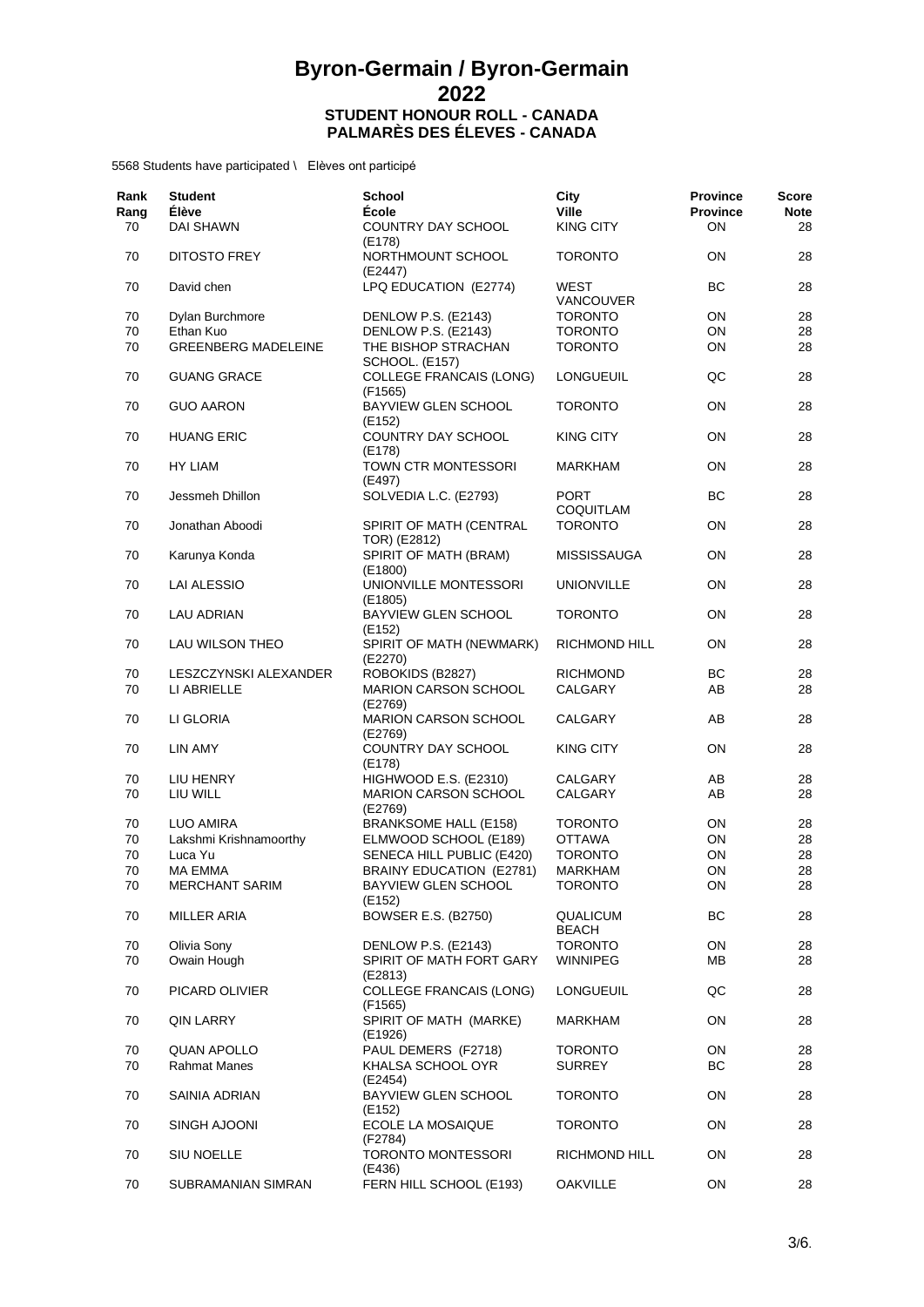| Rank<br>Rang<br>70 | <b>Student</b><br><b>Élève</b><br><b>SUN JAYDEN</b> | <b>School</b><br><b>École</b><br>TORONTO MONTESSORI          | City<br><b>Ville</b><br>RICHMOND HILL | <b>Province</b><br><b>Province</b><br>ON | <b>Score</b><br><b>Note</b><br>28 |
|--------------------|-----------------------------------------------------|--------------------------------------------------------------|---------------------------------------|------------------------------------------|-----------------------------------|
|                    |                                                     | (E436)                                                       |                                       |                                          |                                   |
| 70                 | SWIECAGERA GABRIELLE                                | <b>FORMATION HEBRAIQUE</b><br>(F1067)                        | DOLLARD-DES<br><b>ORMEAUX</b>         | QC                                       | 28                                |
| 70                 | Shirah Margolis                                     | DENLOW P.S. (E2143)                                          | <b>TORONTO</b>                        | ON                                       | 28                                |
| 70                 | Shivesh Mohapatra                                   | SPIRIT OF MATH (MARKE)                                       | <b>MARKHAM</b>                        | ON                                       | 28                                |
| 70                 | <b>TAI WENDY</b>                                    | (E1926)<br>SPIRIT OF MATH (MISSW)<br>(E1799)                 | <b>MISSISSAUGA</b>                    | <b>ON</b>                                | 28                                |
| 70                 | <b>TANG ALICIA</b>                                  | LOUIS PASTEUR (F2369)                                        | <b>MONTREAL</b>                       | QC                                       | 28                                |
| 70                 | <b>TANG BAILEY</b>                                  | <b>MARION CARSON SCHOOL</b>                                  | CALGARY                               | AB                                       | 28                                |
| 70                 | <b>TAT ANDREW</b>                                   | (E2769)<br>BAYVIEW GLEN SCHOOL<br>(E152)                     | <b>TORONTO</b>                        | ON                                       | 28                                |
| 70                 | Theodore An                                         | SPIRIT OF MATH (ON)<br>(E2780)                               | <b>TORONTO</b>                        | ON                                       | 28                                |
| 70                 | <b>Tianlang Liu</b>                                 | SENECA HILL PUBLIC (E420)                                    | <b>TORONTO</b>                        | ON                                       | 28                                |
| 70                 | <b>VERMA GIA</b>                                    | BAYVIEW GLEN SCHOOL                                          | <b>TORONTO</b>                        | ON                                       | 28                                |
| 70                 | <b>WANG ROSLYNNE</b>                                | (E152)<br>ST.MILDREDS-LIGHTBOURN                             | <b>OAKVILLE</b>                       | ON                                       | 28                                |
| 70                 | <b>WANG RUIYANG</b>                                 | JR. (B2766)<br>ST.MILDREDS-LIGHTBOURN                        | <b>OAKVILLE</b>                       | ON                                       | 28                                |
|                    |                                                     | JR. (B2766)                                                  |                                       |                                          |                                   |
| 70                 | <b>WONG AUSTIN</b>                                  | TOWN CTR MONTESSORI<br>(E497)                                | <b>MARKHAM</b>                        | ON                                       | 28                                |
| 70                 | <b>WU NATALIE</b>                                   | KITCHENER-WATERLOO B.S.<br>(E2320)                           | <b>WATERLOO</b>                       | ON                                       | 28                                |
| 70                 | YANG HENRY                                          | <b>TORONTO MONTESSORI</b><br>(E436)                          | RICHMOND HILL                         | ON                                       | 28                                |
| 70                 | <b>YU GALAXY</b>                                    | TOWN CTR MONTESSORI<br>(E497)                                | <b>MARKHAM</b>                        | ON                                       | 28                                |
| 70                 | <b>ZHANG JASON</b>                                  | HIGHWOOD E.S. (E2310)                                        | CALGARY                               | AB                                       | 28                                |
| 70                 | <b>ZHANG MATTHEW</b>                                | FERN HILL SCHOOL (E193)                                      | <b>OAKVILLE</b>                       | ON                                       | 28                                |
| 70                 | <b>ZHENG DARREN</b>                                 | <b>ACADEMY GIFTED</b>                                        | RICHMOND HILL                         | ON                                       | 28                                |
| 140                | ALI AYDIN                                           | CHILDREN (E143)<br><b>COLLEGE FRANCAIS (LONG)</b><br>(F1565) | LONGUEUIL                             | QC                                       | 27                                |
| 140                | Anushka Pingale                                     | SPIRIT OF MATH (BRAM)<br>(E1800)                             | <b>MISSISSAUGA</b>                    | ON                                       | 27                                |
| 140                | Arwin Ghahremanian                                  | GLEN SHIELDS P.S. (E253)                                     | CONCORD                               | ON                                       | 27                                |
| 140                | <b>BAGGA HARSHEEN</b>                               | KHALSA COMM.SCHOOL                                           | <b>BRAMPTON</b>                       | ON                                       | 27                                |
| 140                | <b>BOULOS THOMAS</b>                                | (E311)<br><b>COLLEGE FRANCAIS (LONG)</b><br>(F1565)          | <b>LONGUEUIL</b>                      | QC                                       | 27                                |
| 140                | BU NO AN                                            | SILVER STREAM P.S. (E2236)                                   | RICHMOND HILL                         | 0N                                       | 27                                |
| 140                | <b>Brandon Zhang</b>                                | J2SUCCESS E.C. (E2817)                                       | <b>NORT YORK</b>                      | ON                                       | 27                                |
| 140                | <b>Bruce Lu</b>                                     | CROSBY HEIGHTS P.S.<br>(E1333)                               | RICHMOND HILL                         | ON                                       | 27                                |
| 140                | CALDERONE LOGAN                                     | McBRIDE AVE P.S. (E236)                                      | <b>MISSISSAUGA</b>                    | ON                                       | 27                                |
| 140                | CHANDRAKANTHAN SAIYURI                              | TOWN CTR MONTESSORI                                          | <b>MARKHAM</b>                        | ON                                       | 27                                |
| 140                | <b>CHANG ANDY</b>                                   | (E497)<br>KITCHENER-WATERLOO B.S.<br>(E2320)                 | <b>WATERLOO</b>                       | ON                                       | 27                                |
| 140                | CHOW VICTORIA                                       | <b>BRANKSOME HALL (E158)</b>                                 | <b>TORONTO</b>                        | ON                                       | 27                                |
|                    |                                                     |                                                              |                                       |                                          |                                   |
| 140                | Cole Woloz                                          | SAINT-CLEMENT OUEST<br>(F2785)                               | MONT-ROYAL                            | QC                                       | 27                                |
| 140                | Cynthia Guo                                         | MEADOWRIDGE SCHOOL<br>(E2534)                                | MAPLERIDGE                            | BС                                       | 27                                |
| 140                | David Yao                                           | SPIRIT OF MATH (ON)<br>(E2780)                               | <b>TORONTO</b>                        | ON                                       | 27                                |
| 140                | Demir Yilmaz                                        | IRWIN PARK E.S. (E2770)                                      | WEST<br>VANCOUVER                     | ВC                                       | 27                                |
| 140                | ELBALAA SAMBENOIT                                   | <b>COLLEGE FRANCAIS (LONG)</b><br>(F1565)                    | LONGUEUIL                             | QC                                       | 27                                |
| 140                | Evan Xu                                             | SENECA HILL PUBLIC (E420)                                    | <b>TORONTO</b>                        | ON                                       | 27                                |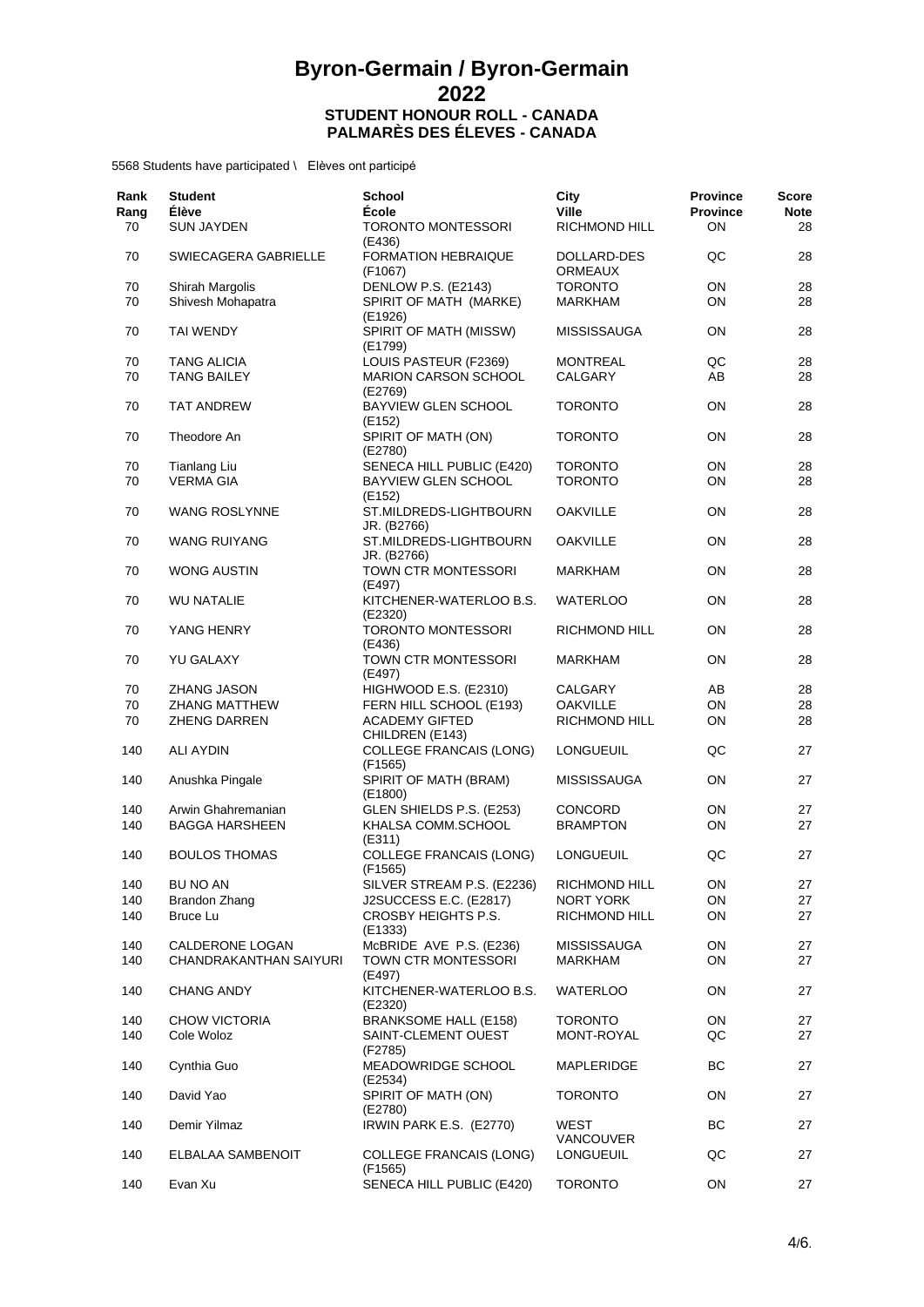| Rank<br>Rang<br>140 | <b>Student</b><br><b>Élève</b><br><b>FAN VANNICE</b> | <b>School</b><br>École<br><b>TRINITY MONTESSORI</b> | City<br><b>Ville</b><br><b>MARKHAM</b> | <b>Province</b><br><b>Province</b><br>ON | <b>Score</b><br><b>Note</b><br>27 |
|---------------------|------------------------------------------------------|-----------------------------------------------------|----------------------------------------|------------------------------------------|-----------------------------------|
|                     |                                                      | (E2015)                                             |                                        |                                          |                                   |
| 140                 | <b>FUNG ATHAN</b>                                    | ABC MONTESSORI (E1918)                              | <b>MISSISSAUGA</b>                     | ON                                       | 27                                |
| 140                 | Fubao Li                                             | <b>VBE (MACC) (E2248)</b>                           | <b>VANCOUVER</b>                       | BC                                       | 27                                |
| 140                 | <b>GARCHA GURNIDH</b>                                | KHALSA COMM.SCHOOL<br>(E311)                        | <b>BRAMPTON</b>                        | ON                                       | 27                                |
| 140                 | <b>GUO KYLE</b>                                      | HIGHWOOD E.S. (E2310)                               | CALGARY                                | AB                                       | 27                                |
| 140                 | Gautam Vasapalli                                     | FLORADALE P.S. (E2195)                              | <b>MISSISSAUGA</b>                     | ON                                       | 27                                |
| 140                 | <b>HAN NICHOLAS</b>                                  | COUNTRY DAY SCHOOL<br>(E178)                        | <b>KING CITY</b>                       | ON                                       | 27                                |
| 140                 | <b>HAO ANGELINA</b>                                  | NOBEL ACADEMY (E2789)                               | WEST<br><b>VANCOUVER</b>               | BC                                       | 27                                |
| 140                 | HE JENNA                                             | THE BISHOP STRACHAN<br><b>SCHOOL. (E157)</b>        | <b>TORONTO</b>                         | <b>ON</b>                                | 27                                |
| 140                 | HOTEIT RIBA L                                        | <b>KELLS E.S. (E2229)</b>                           | MONTREAL                               | QC                                       | 27                                |
| 140                 | <b>HUI VERENA</b>                                    | FERN HILL SCHOOL (E193)                             | <b>OAKVILLE</b>                        | ON                                       | 27                                |
| 140                 | <b>HUSSAIN IMAN</b>                                  | <b>TORONTO MONTESSORI</b><br>(E436)                 | RICHMOND HILL                          | ON                                       | 27                                |
| 140                 | <b>HYNNA ZACHARY</b>                                 | ECOLE CHARLES-SAURIOL<br>(B2701)                    | <b>TORONTO</b>                         | ON                                       | 27                                |
| 140                 | <b>Isabel Alex</b>                                   | <b>VBE (MACC) (E2248)</b>                           | <b>VANCOUVER</b>                       | BC                                       | 27                                |
| 140                 | Isaiah Pereira                                       | ST.MICHAELS U.S. (E2218)                            | <b>VICTORIA</b>                        | BC                                       | 27                                |
| 140                 | Ivan Wang                                            | <b>CENTRAL MONTESSORI</b><br>SCHOOL (E2153)         | <b>TORONTO</b>                         | ON                                       | 27                                |
| 140                 | Jasper Mansker                                       | DENLOW P.S. (E2143)                                 | <b>TORONTO</b>                         | ON                                       | 27                                |
| 140                 | <b>KAZIMI KIAN</b>                                   | <b>WEST BAY E.S. (E2361)</b>                        | WEST<br><b>VANCOUVER</b>               | BC                                       | 27                                |
| 140                 | <b>KEMBHAVI ESHAN</b>                                | ABC MONTESSORI (E1918)                              | <b>MISSISSAUGA</b>                     | ON                                       | 27                                |
| 140                 | <b>LAU TRISTAN</b>                                   | <b>BAYVIEW GLEN SCHOOL</b><br>(E152)                | <b>TORONTO</b>                         | ON                                       | 27                                |
| 140                 | LEE ARIA                                             | <b>BAYVIEW GLEN SCHOOL</b><br>(E152)                | <b>TORONTO</b>                         | ON                                       | 27                                |
| 140                 | <b>LEUNG ISIDORE</b>                                 | COUNTRY DAY SCHOOL<br>(E178)                        | <b>KING CITY</b>                       | ON                                       | 27                                |
| 140                 | LI SOPHIA                                            | DIAMOND SCHOOL (E2792)                              | <b>SURREY</b>                          | BС                                       | 27                                |
| 140                 | LIU LIVIA                                            | <b>BRANKSOME HALL (E158)</b>                        | <b>TORONTO</b>                         | ON                                       | 27                                |
| 140                 | LO TRISTAN                                           | TOWN CTR MONTESSORI<br>(E497)                       | <b>MARKHAM</b>                         | ON                                       | 27                                |
| 140                 | Lucas Wei                                            | ST.MICHAELS U.S. (E2218)                            | <b>VICTORIA</b>                        | ВC                                       | 27                                |
| 140                 | Luis Azofra                                          | DENLOW P.S. (E2143)                                 | <b>TORONTO</b>                         | ON                                       | 27                                |
| 140                 | <b>MCKENZIE RACHEL</b>                               | COUNTRY DAY SCHOOL<br>(E178)                        | <b>KING CITY</b>                       | ON                                       | 27                                |
| 140                 | <b>MENG ELAINE</b>                                   | HIGHWOOD E.S. (E2310)                               | CALGARY                                | AB                                       | 27                                |
| 140                 | Mason Kim                                            | DENLOW P.S. (E2143)                                 | <b>TORONTO</b>                         | ON                                       | 27                                |
| 140                 | Megan Chen                                           | DENLOW P.S. (E2143)                                 | <b>TORONTO</b>                         | ON                                       | 27                                |
| 140                 | Mike Ruichen Cao                                     | LPQ EDUCATION (E2774)                               | WEST<br>VANCOUVER                      | BС                                       | 27                                |
| 140                 | NAMBIAR KRISH                                        | ABC MONTESSORI (E1918)                              | MISSISSAUGA                            | ON                                       | 27                                |
| 140                 | <b>NASR ALINA</b>                                    | <b>COLLEGE BEAUBOIS (F1049)</b>                     | PIERREFONDS                            | QC                                       | 27                                |
| 140                 | NICHOLSON EMILY                                      | KITCHENER-WATERLOO B.S.<br>(E2320)                  | WATERLOO                               | ON                                       | 27                                |
| 140                 | Rayyana Abualsaud                                    | THE STUDY (E2029)                                   | WESTMOUNT, MT<br>L.                    | QC                                       | 27                                |
| 140                 | <b>Ryan Curtis</b>                                   | ST.MICHAELS U.S. (E2218)                            | <b>VICTORIA</b>                        | BС                                       | 27                                |
| 140                 | SALIOLA MATTEO                                       | SAINT-JOSEPH INC. (B1141)                           | MONTREAL                               | QC                                       | 27                                |
| 140                 | STROBEL DAHAN LEVI                                   | ECOLE CHARLES-SAURIOL<br>(B2701)                    | <b>TORONTO</b>                         | ON                                       | 27                                |
| 140                 | SUPNER AYAANSH                                       | ABC MONTESSORI (E1918)                              | <b>MISSISSAUGA</b>                     | ON                                       | 27                                |
| 140                 | Sai Aarav Saripella                                  | SENECA HILL PUBLIC (E420)                           | <b>TORONTO</b>                         | ON                                       | 27                                |
| 140                 | Shashwath Manjunath                                  | SPIRIT OF MATH FORT GARY<br>(E2813)                 | <b>WINNIPEG</b>                        | MВ                                       | 27                                |
| 140                 | Swastik Arya                                         | SPIRIT OF MATH (BRAM)<br>(E1800)                    | MISSISSAUGA                            | ON                                       | 27                                |
| 140                 | <b>TSANG ISABELLE</b>                                | <b>TORONTO MONTESSORI</b>                           | RICHMOND HILL                          | ON                                       | 27                                |